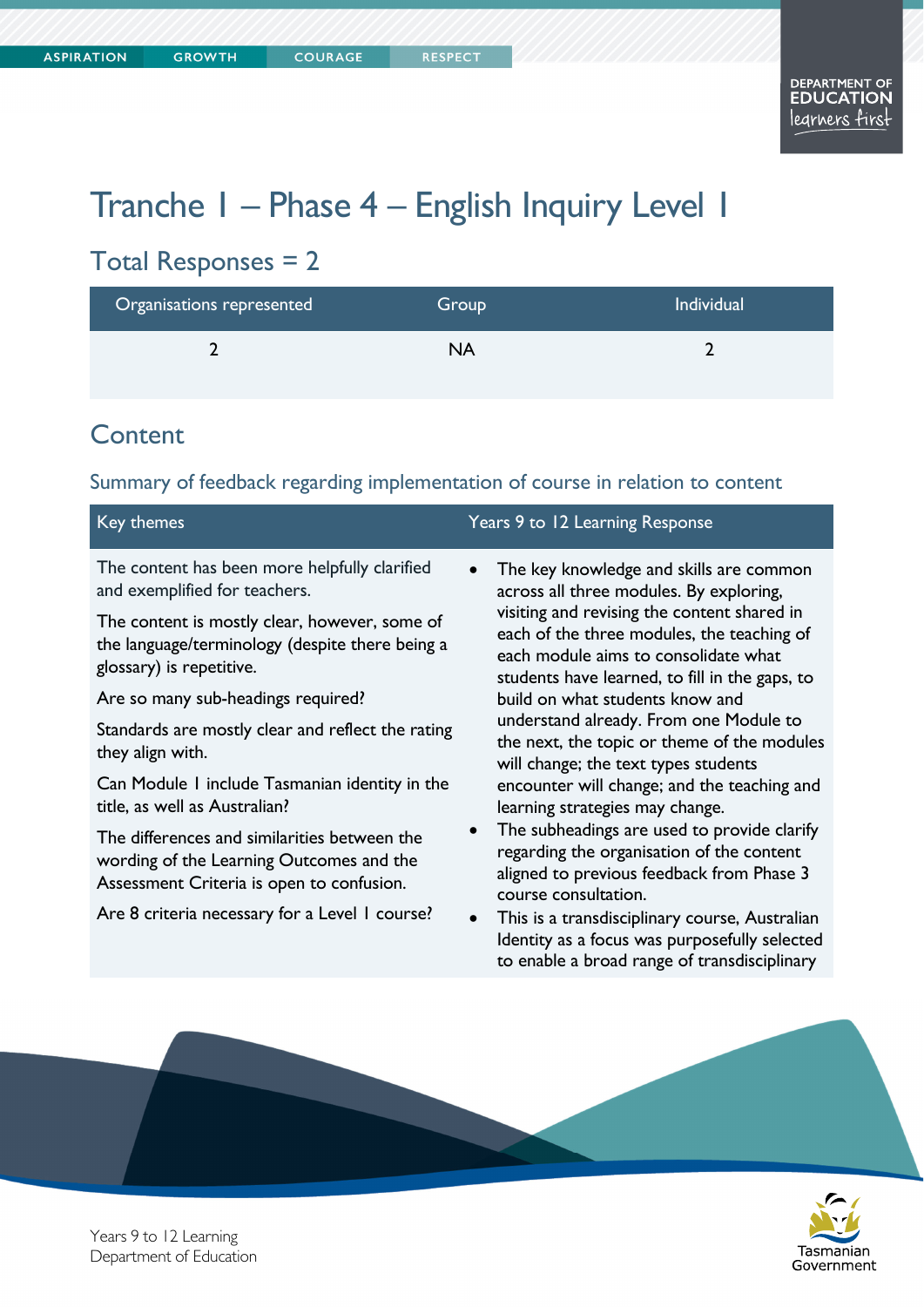possibilities and includes implicitly Tasmanian identity.

- Years 9 to 12 Learning specified the design of the course template; learning outcomes and criteria.
- Years 9 to 12 Learning specified that all courses contain 8 criteria at all levels.

### Work Requirements

Summary of feedback regarding implementation of course in relation to Work **Requirements** 

| Key themes |                                                                                                                                                              | Years 9 to 12 Learning Response |                                                                                              |  |
|------------|--------------------------------------------------------------------------------------------------------------------------------------------------------------|---------------------------------|----------------------------------------------------------------------------------------------|--|
|            | unsure why a word maximum (rather than a<br>minimum) is imposed                                                                                              | $\bullet$                       | Work requirements may contribute to<br>formative and, or summative assessment,               |  |
| $\bullet$  | how to ensure sufficient work is produced<br>to reasonably assess                                                                                            |                                 | depending on the nature of the course and<br>the work requirement undertaken.                |  |
|            | the maximum is now a more reasonable<br>length for the cohort.                                                                                               |                                 | • Work requirements are not the sole source<br>of assessment for a course, unless explicitly |  |
| $\bullet$  | some clarity as to what would not<br>constitute enough would ensure teachers<br>feel safe in the event of an audit.                                          |                                 | stated.<br>The number of work requirements<br>identified in accredited course document       |  |
| $\bullet$  | Work Requirements should not be<br>separated in a separate Appendix (Appendix<br>3). They should be embedded in the<br>appropriate place within each Module. |                                 | are the specified minimum requirements for<br>the course.                                    |  |
| $\bullet$  | Size should have a minimum length, not just<br>a maximum.                                                                                                    |                                 | Referred to Years 9 to 12 Learning as<br>comments concerns course template<br>design.        |  |
| $\bullet$  | Layout/presentation of Work Requirements<br>could be clearer.                                                                                                |                                 |                                                                                              |  |
|            | Is 60 words enough? (Work Requirement I)                                                                                                                     |                                 | Amended maximum word count to 175                                                            |  |

words.